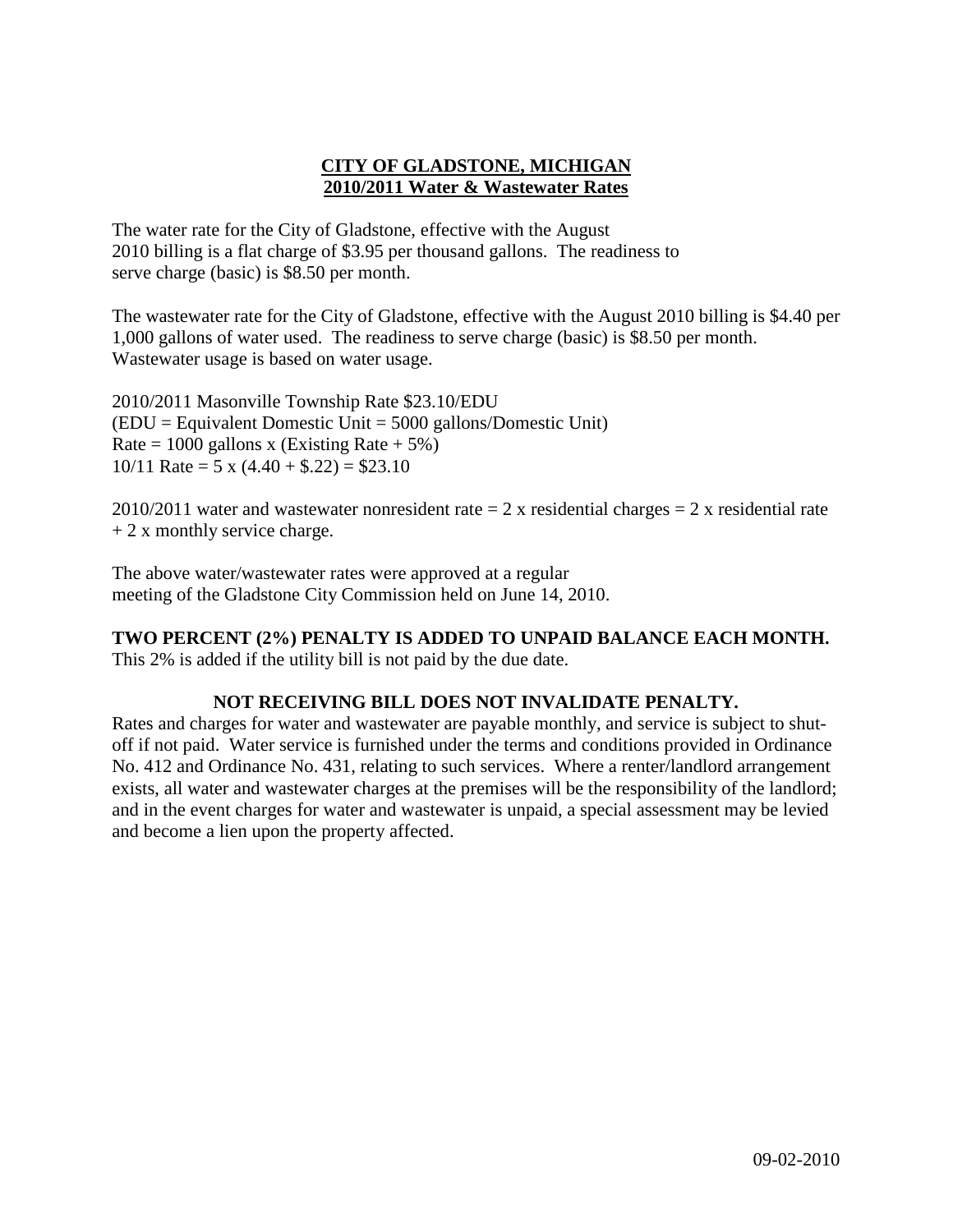# **CHARGES FOR RELATED WATER & WASTEWATER SERVICES (EFFECTIVE August 1, 2010):**

| 1. Fire hydrant fee (not metered)    | \$125.00/day                         |
|--------------------------------------|--------------------------------------|
| Metered:                             | \$25.00/week plus water charges      |
| 2. Turn-on charge, other than repair | \$40.00                              |
| $Turn - on existing irrational$      | \$20.00                              |
| 3. Tapping fee:                      | \$600.00 (\$3.50 per foot additional |
| 1" $\&$ 3/4" up to 20 feet           | if dewatering is required)           |
| $11/4$ " and larger                  | time, material and overhead          |
| 4. Sewer tapping fee                 | time & material                      |

5. Wastewater fee from private well (no City water): Meter fee plus \$4.40 per 1,000 gallons used

- 6. Laboratory examinations water or wastewater plant lab: \$15.00 each test to cover cost of supplies.
- 7. Meters Service charge on:

| $F - 5/8"$  | \$8.50 |
|-------------|--------|
| $B - 1"$    | 10.25  |
| $C - 11/2"$ | 11.60  |
| $D - 2"$    | 14.30  |
| $E - 3"$    | 20.95  |
| $G - 4"$    | 32.50  |

- 8. Unit Charge for water serving multiple units \$2.00/Unit (Apartments, trailers, condos, etc.)
- 9. Thaw-out (freeze-up) during working hours \$60.00<br>after working hours \$90.00 after working hours
- 10. Private Well Registration \$10.00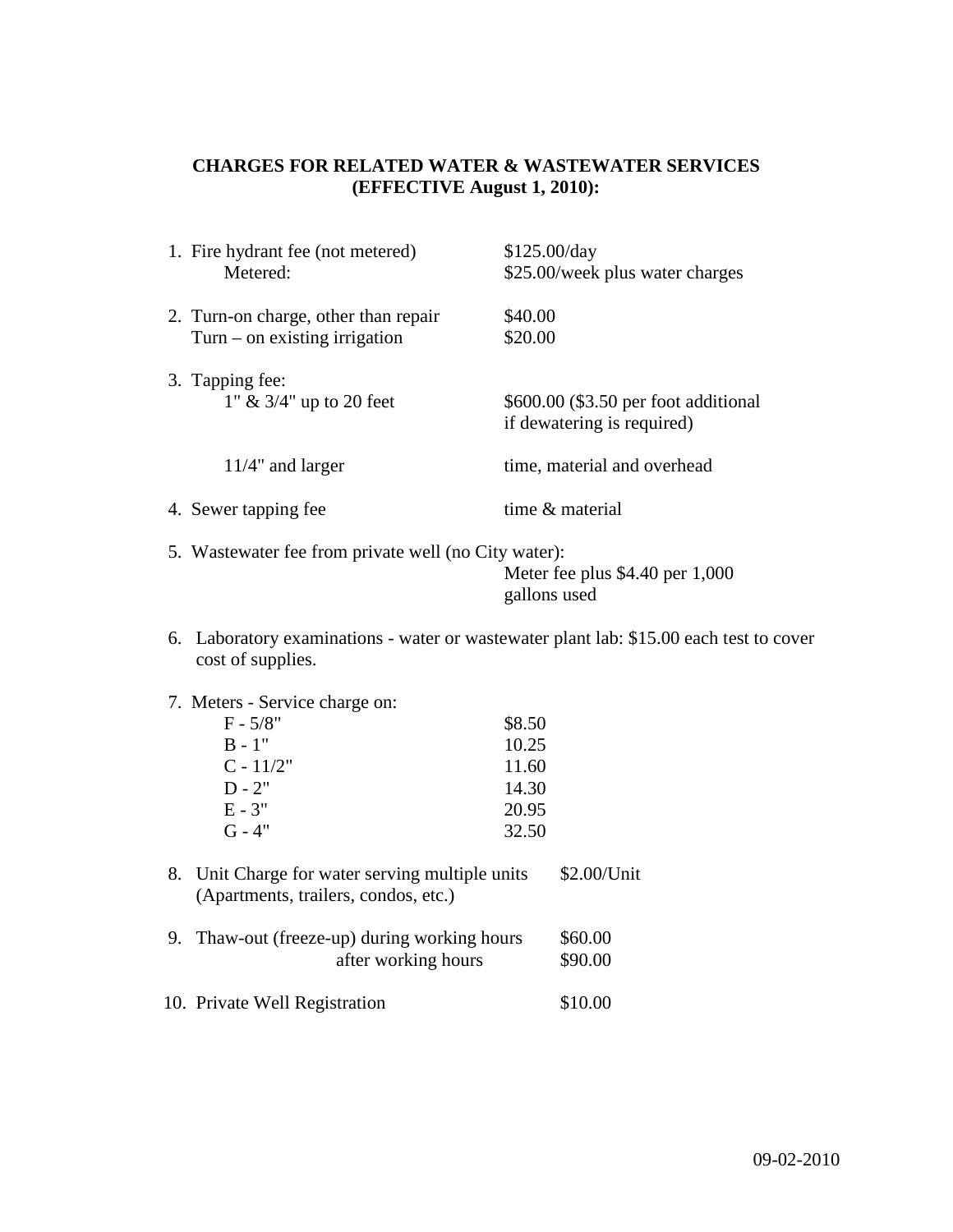## **WELLS: (Ref. Ord. No. 431)**

The Gladstone City Commission adopted the following resolution relating to wells on August 12, 1985.

"RESOLVED, That an initial registration fee of \$10.00 be charged for private wells located where City water is also supplied; and

RESOLVED FURTHER, that no fee be charged for a well inspected inside a home or garage up to twice yearly; however, in the event the private well so located is inspected more than twice annually, a \$10.00 fee shall be charged for each additional inspection; and

BE IT FURTHER RESOLVED, that no fee be charged for a well inspected outside a home or garage up to once yearly; however, in the event the private well so located is inspected more than once annually, a \$10.00 fee shall be charged for each additional inspection; and

BE IT FURTHER RESOLVED, that the above indicated shall be effective July 1, 1985."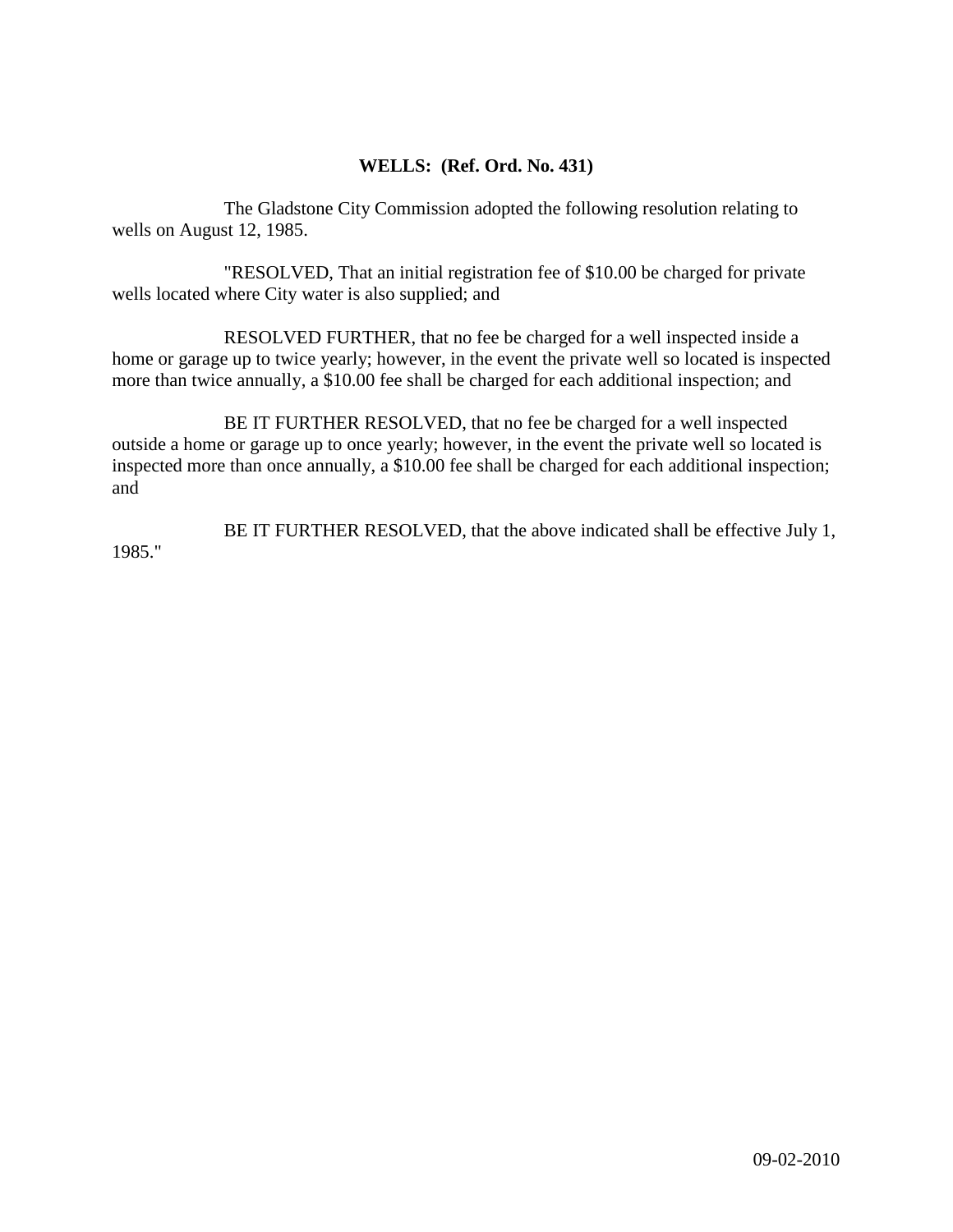## **CITY OF GLADSTONE, MICHIGAN 2010/2011 Electric Rates**

The electric rate for the City of Gladstone, effective with the August 2010 billing the following electric service rates will be in effect: These rates were approved at a regular meeting of the Gladstone City Commission held on June 14, 2010.

#### **RESIDENTIAL RATES:**

| Readiness to serve charge | $$7.00/m$ onth |
|---------------------------|----------------|
| Energy charge             | \$0.1214/kwh   |

#### **COMMERCIAL RATES:**

| Readiness to serve charge - 1 phase | \$8.00/month |
|-------------------------------------|--------------|
| Readiness to serve charge - 3 phase | \$9.00/month |
| Energy charge:                      |              |
| $1$ - phase                         | \$0.1219/kwh |
| $3$ - phase                         | \$0.1165/kwh |

#### **SMALL POWER:** (over 15,000/kwh per month existing)

| Readiness to serve charge - 1 phase \$9.00/month  |              |
|---------------------------------------------------|--------------|
| Readiness to serve charge - 3 phase \$11.00/month |              |
| Energy charge                                     |              |
| $1$ - phase                                       | \$0.1013/kwh |
| $3$ - phase                                       | \$0.0982/kwh |

## **LARGE POWER:** (over 25,000/kwh per month - 3 phase)

| Readiness to serve charge | \$52.50/month |
|---------------------------|---------------|
| Energy charge             | \$0.0824/kwh  |
| Demand charge             | \$6.25/kw     |

## **ALL ELECTRIC:**

Readiness to serve charge \$7.00/month Energy charge  $$0.0901/kwh$ 

#### **WATER HEATING:**

Readiness to serve charge \$7.50 per month Energy charge  $$0.0901/kwh$ 

#### **HOME HEATING:**

| Readiness to serve charge | $$7.50$ per month |
|---------------------------|-------------------|
| Energy charge             | \$0.0901/kwh      |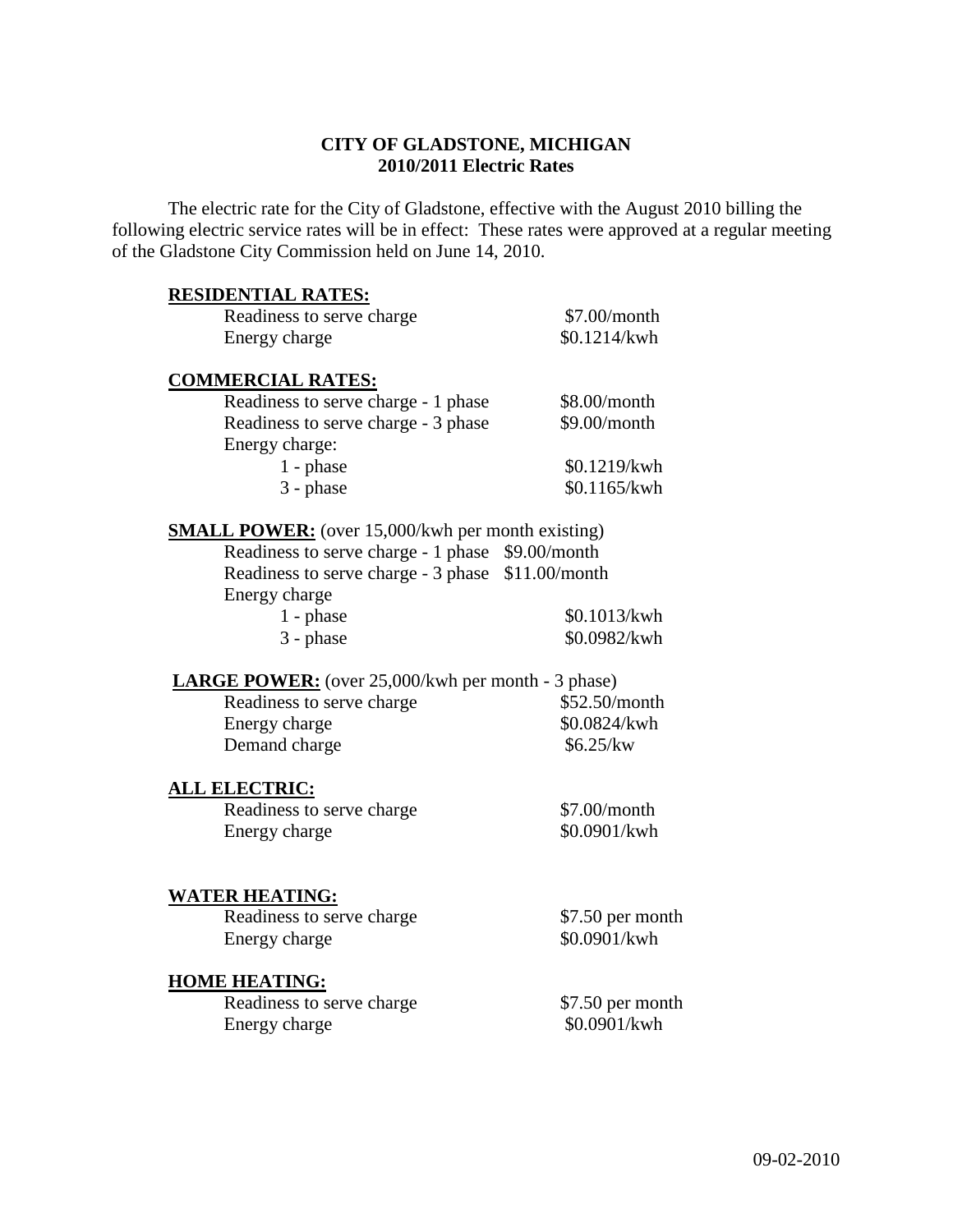| <b>DUSK TO DAWN:</b> |         |
|----------------------|---------|
| 100 Watt HPS         | \$13.50 |
| 250 Watt HPS         | \$20.25 |
| 400 Watt HPS         | \$25.50 |

## **TWO PERCENT (2%) PENALTY ADDED EACH MONTH TO UNPAID BALANCE**

# **NOT RECEIVING BILL DOES NOT INVALIDATE PENALTY**

Service may be discontinued without notice if bill is not paid within ten (10) days after the penalty date. An additional charge of \$15.00 will be made to restore electric service to those premises discontinued service due to non-payment of such charges and rates, as outlined by City Charter.

# **ENERGY OPTIMIZATION CREDIT**

The City of Gladstone is required to show the Energy Optimization charge that customers are required to pay on our customer bills. The City of Gladstone has chosen to currently absorb the Energy Optimization (EO) Charge that appears on the utility bills. To accomplish this we reduce the kwh charge on our residential customers by \$.00160 per kwh and our Commercial/Industrial customers have their fixed service charge (meter charge) reduced by \$5.54 per meter. In turn, your bill reflects what the EO charge is based on your classification. The customer is not paying extra on their bill at this time.